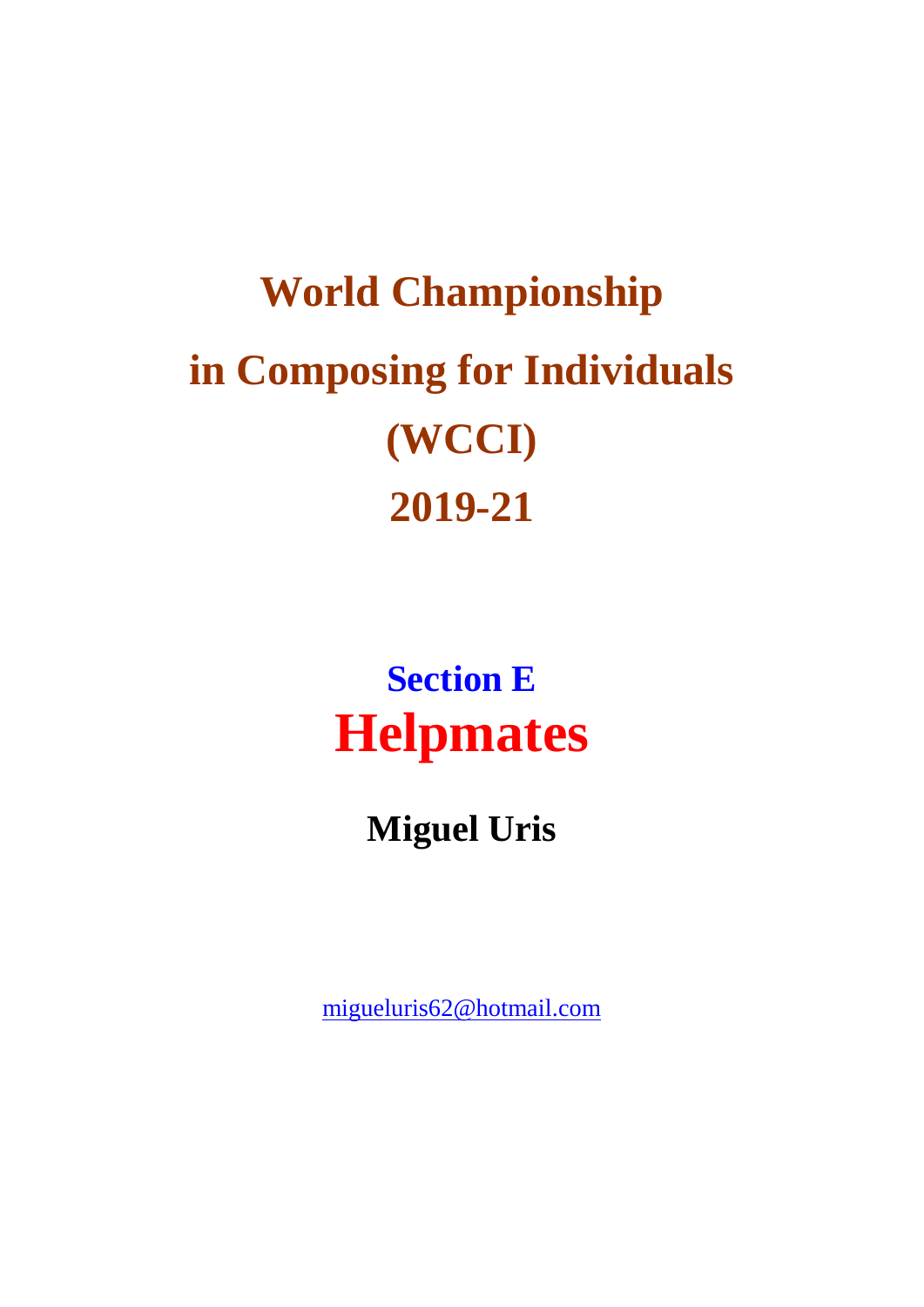**Miguel Uris** *Problemas* 28/686, 2019 Juan Zaldo MT **2 nd Special HM**



**b) +bRa2c) +bBa2 d) +bSa2 e) bPc3a2** *(optional)*

2R5/4p3/4p3/P2k1N2/2p2P2/2pP4/q7/4K3

#### **Queen**

**a) Diagram** 1. Qa3 Rxc4 2. Qd6 Se3#

#### **Rook**

**b) a2** 1. Rxa5 Sd4 2. Rc5 Rd8#

#### **Bishop**

**c) a2**  1. Bb1 d4 2. Be4 Rc5#

#### **Knight**

**d) a2** 1. Sb4 Rb8 2. Sc6 Rb5#

#### **Pawn**

**e) c3a2** *(Optional)* 1. a1=B Rc6 2. Bd4 Sxe7#

Forsberg twins – Meredith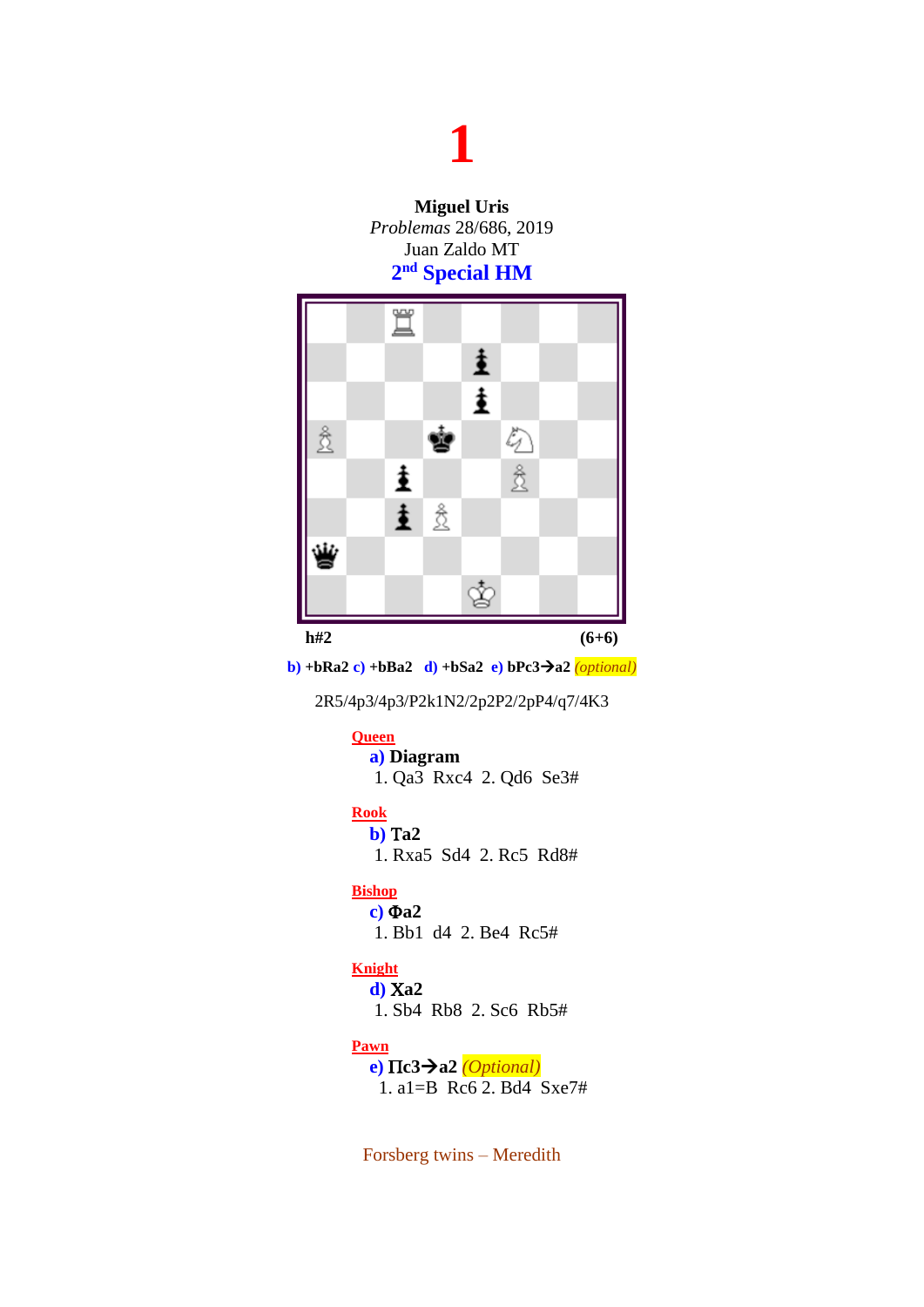**Miguel Uris** *Sinfonie Scacchistiche* 4/1431, 2020 **2 nd Honorable Mention**



8/8/2p5/3k1n2/8/3B1Pb1/3PPN2/q1R1K3

|  | 1. Be5 Se4 2. Sd4 Bc4#    |  |  |
|--|---------------------------|--|--|
|  | 1. $Qe5$ Pe4+ 2. Kd4 Rc4# |  |  |

Moves in same squares by different pieces (Meredith)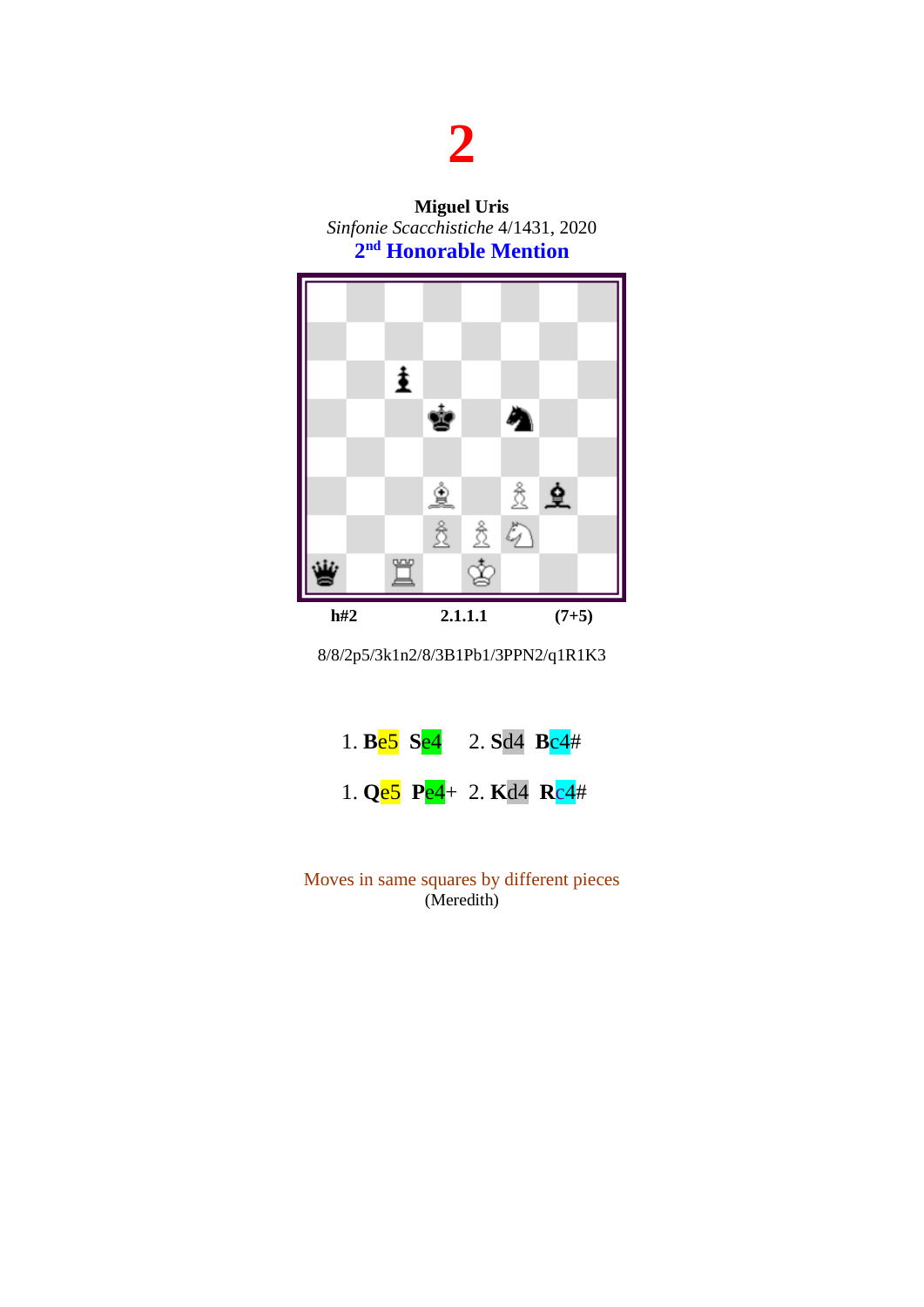**Miguel Uris** 6 th FRME (2020) **1 st Honorable Mention**



1B6/3R4/K3Pq2/2p2P2/2p3p1/1PP1k1N1/3nP3/8

#### **Indirects mates**

1. Qg5 Rd6 2. Kf4 Rd3# 1. Qxc3 Bd6 2. Kd4 Bf4#

#### **Direct mates**

1. Qxf5 bxc4 2. Qf2 Rd3# 1. Se4 Rd4 2. Sf2 Bf4#

**Note of the author:** *The two pair of solutions also can be grouped by mating pieces, with the direct and indirect mate on same square.*

#### **Rook**

1. Qg5 Rd6 2. Kf4 Rd3# (indirect mate)

1. Qxf5 bxc4 2. Qf2 Rd3# (direct mate)

#### **Bishop**

1. Qxc3 Bd6 2. Kd4 Bf4# (indirect mate)

1. Se4 Rd4 2. Sf2 Bf4# (direct mate)

White Grimshaw – Ambush – Reciprocal batteries – Selfblock **Direct & Indirect mate by a same piece on same square (Same mate move, but with different motive)**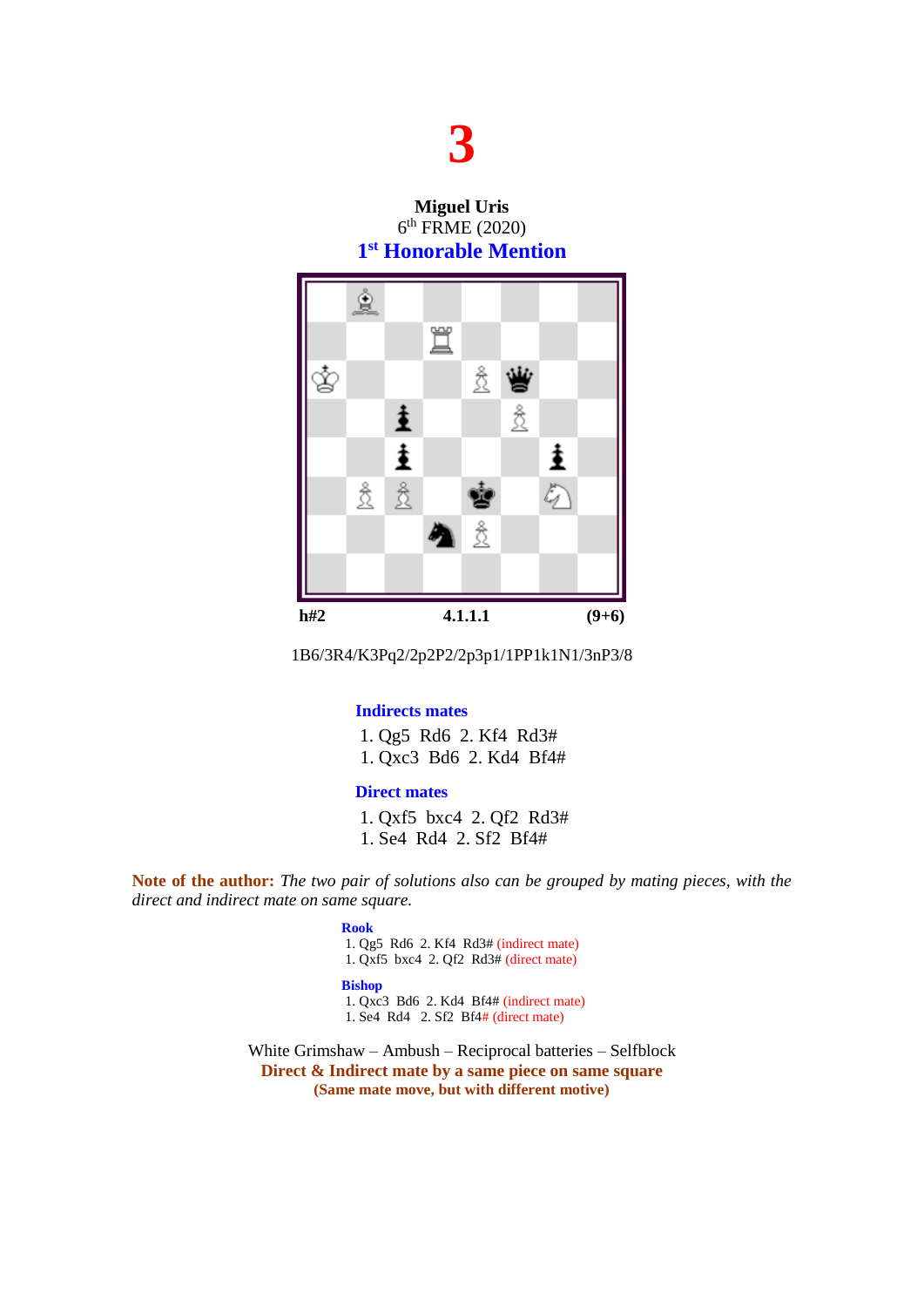**Miguel Uris** 6 th FRME (2020) **1 st -3 rd Special HM**



3b4/r5r1/1pPNPp2/1P1P1P2/1npkpn2/3p4/1p1N1p2/3K4

#### **a) Diagram**

1.Ra6 bxa6 2.Kc3 **a** Sb5# **A** 1.Rg6 fxg6 2.Ke3 **b** Sf5# **B**

#### **b) wBd6**

1.Be7 Bxe7 2.Kc3 **a** Bxf6# **C** 1.Bc7 Bxc7 2.Ke3 **b** Bxb6# **D**

#### **c) wRd6**

1.Sxc6 Rxc6 2.Kc3 **a** Rxc4# **E** 1.Sxe6 Rxe6 2.Ke3 **b** Rxe4# **F**

Forsberg twins – Zagoruiko 3x2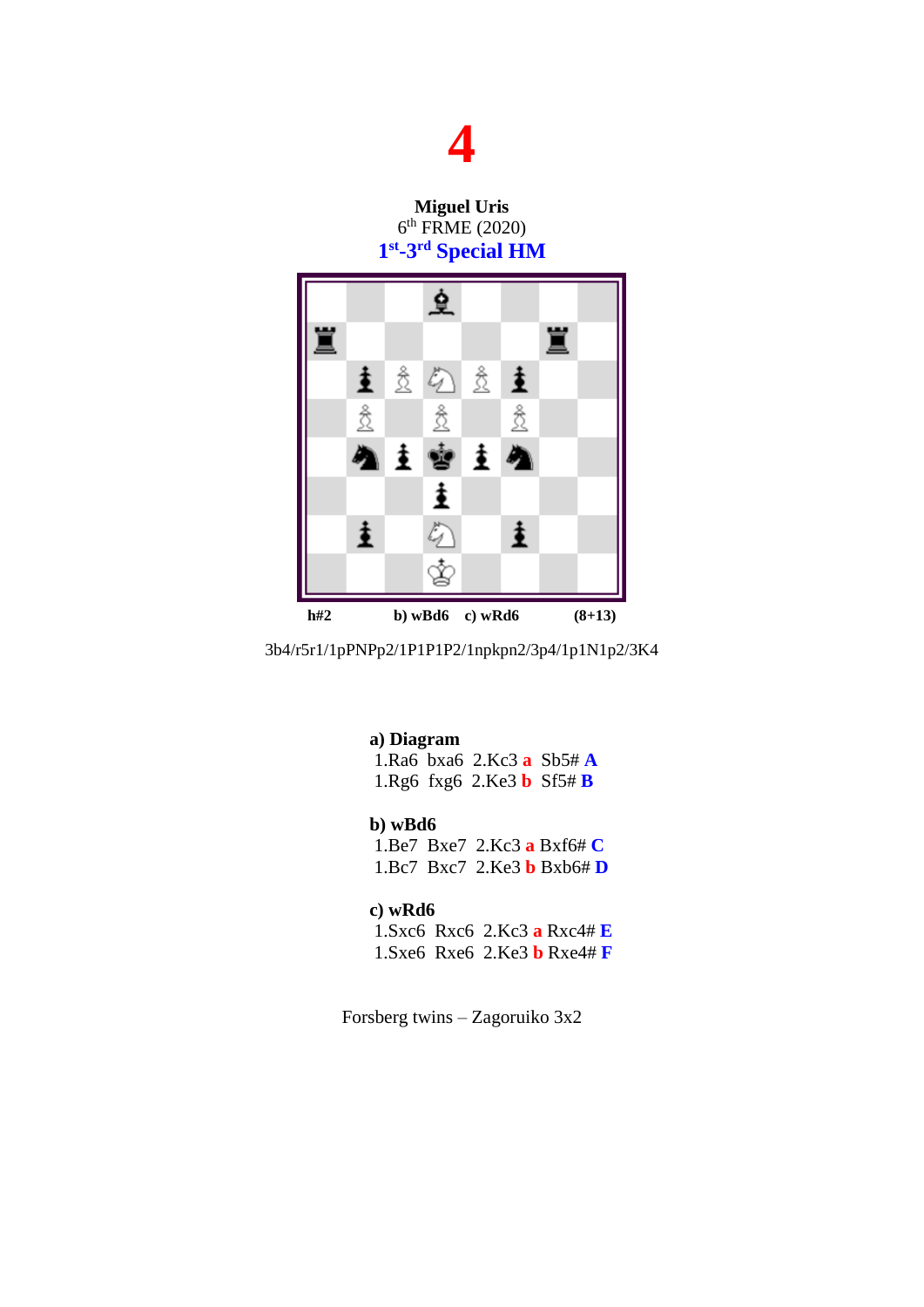**Miguel Uris** *Best Problems* 98/4554 (2021) Award has not been yet issued



k7/bp2p3/1Pn1P3/2N5/B2p4/3K4/8/8

1. ... Sa6! **X** 2.Sb8 **x** Sc7# 1. ... Bxc6! **Y** 2.Bb8 **y** Bxb7# 1.Bb8 **y** Sa6 **X** 2.bxa6 Bxc6# 1.Sb8 **x** Bc6 **Y** 2.bxc6 b7#

Theme Chumakov – Consecutive Umnov – Active sacrifice – Reciprocal captures Hidden tempo/try – Model mates – Square vacation – Selfblock – Mates on same square Meredith